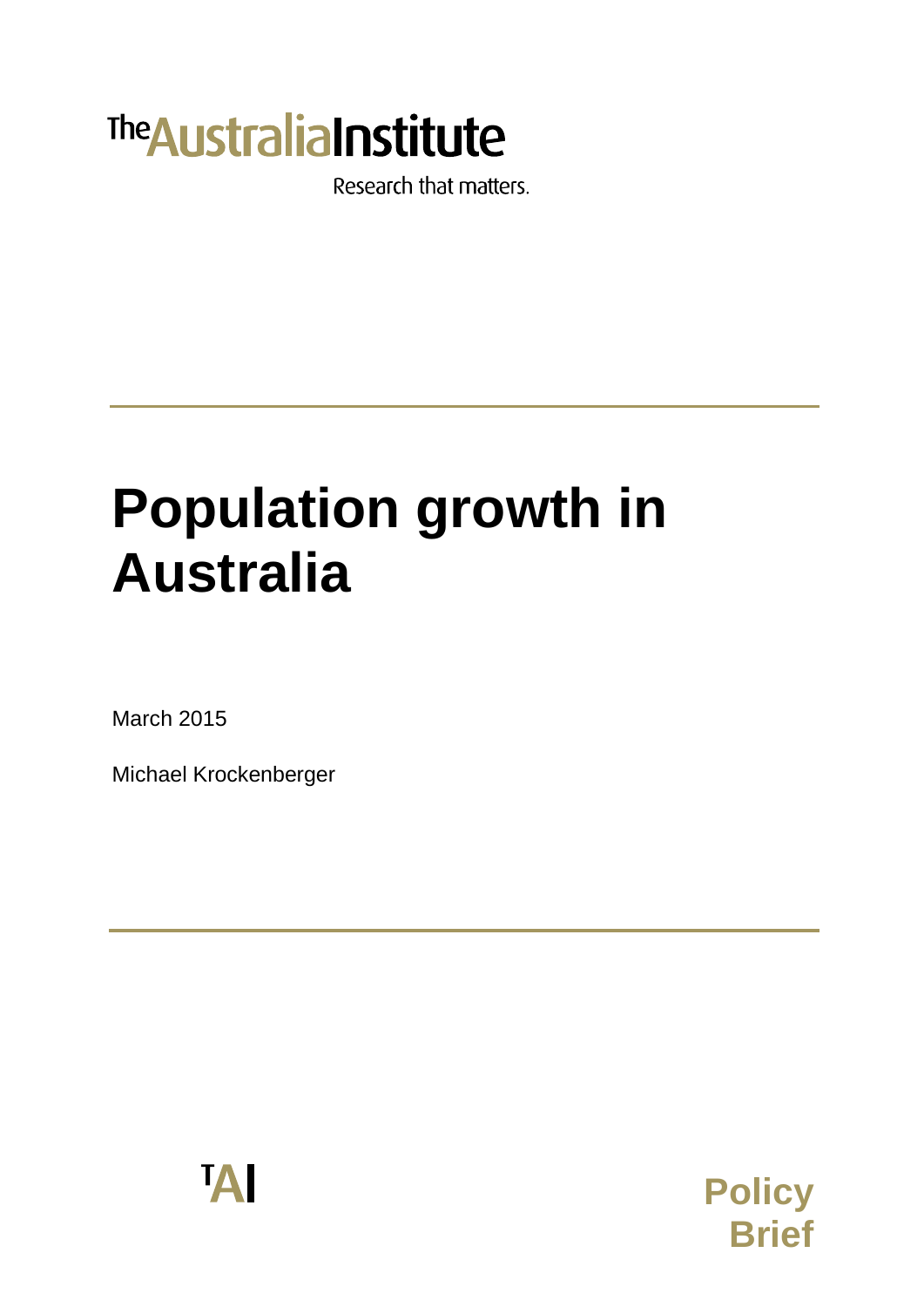## **The Australia Institute**

Research that matters

#### **About The Australia Institute**

The Australia Institute is an independent public policy think tank based in Canberra. It is funded by donations from philanthropic trusts and individuals and commissioned research. Since its launch in 1994, the Institute has carried out highly influential research on a broad range of economic, social and environmental issues.

#### **Our philosophy**

As we begin the 21st century, new dilemmas confront our society and our planet. Unprecedented levels of consumption co-exist with extreme poverty. Through new technology we are more connected than we have ever been, yet civic engagement is declining. Environmental neglect continues despite heightened ecological awareness. A better balance is urgently needed.

The Australia Institute's directors, staff and supporters represent a broad range of views and priorities. What unites us is a belief that through a combination of research and creativity we can promote new solutions and ways of thinking.

#### **Our purpose—'Research that matters'**

The Institute aims to foster informed debate about our culture, our economy and our environment and bring greater accountability to the democratic process. Our goal is to gather, interpret and communicate evidence in order to both diagnose the problems we face and propose new solutions to tackle them.

The Institute is wholly independent and not affiliated with any other organisation. As an Approved Research Institute, donations to our Research Fund are tax deductible for the donor. Donations can be made via our website at https://www.tai.org.au or by calling the Institute on 02 6130 0530. Our secure and user-friendly website allows donors to make either one-off or regular monthly donations and we encourage everyone who can to donate in this way as it assists our research in the most significant manner.

Level 5, City Walk Centre

131 City Walk

Canberra City, ACT 2601

Tel +61 2 6130 0530

Email: mail@tai.org.au

Website: www.tai.org.au

Population Growth in Australia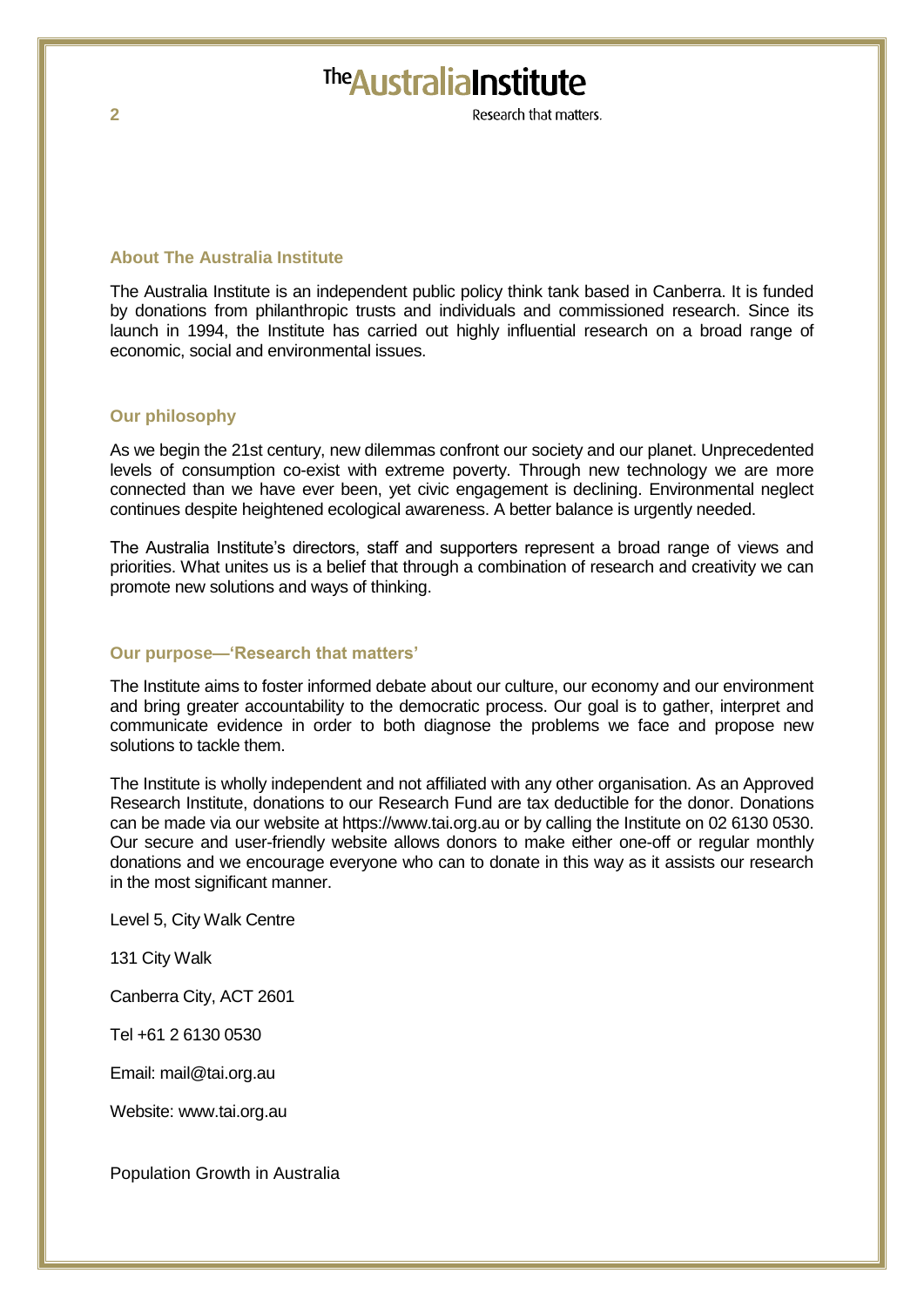## **Summary**

Since the Sydney Olympics in the year 2000 the population of Australia has grown by 25 per cent. In fact, since the Sydney Olympics, Australia's population has grown more than the entire population of Sydney at that time.

While our political leaders vacillate between being for a 'big Australia' or a 'sustainable population', data shows that our population growth rate is unaffected by this rhetoric. Our population growth rate is affected to some extent by changing economic fortunes, our population has increased steadily since the second world war. Each year our population increases by around 400,000 – a new Canberra every year.

In the last decade our population growth has increased slightly above historic trends, largely due to migration. Indeed more immigrants came to Australia since 2000 than arrived between 1950 and 1980. Now is the golden age of immigration, as much as the 1950s and 1960s were.

Our population growth is forecast to continue at similar rates. Based on current trends, the ABS projects that our population will grow to around 40 million in 2061 and depending on migration policies, will grow to between 42 million and 70 million by 2101.

Almost all of these people will live in major cities. In 2060 both Melbourne and Sydney are forecast to have larger populations than all of Australia had in 1950. And in 2060 Perth and Brisbane together will have almost the same population as Australia had 100 years before, in 1960.

Australia has the fastest population growth in the OECD other than Israel and Luxembourg, which are very different cases and not good comparisons. Australiare very different cases considerably faster than that of Canada, the other great Commonwealth multicultural success story. Under reasonable assumptions of future population growth, Australia could have the same population as Canada by 2090 (about 50 million) and of Italy, a country currently two and a half times as populous as Australia, by 2100 (about 53 million).

Despite our rapid population growth being at historic rates and among the highest in the world, it is all too rarely discussed. Whether this rate of population growth is 'good' or 'bad' depends on your point of view. More importantly, however, it will depend on how well we plan for our future population. Australia needs serious debate around what our population policy should be and how to plan for our future population.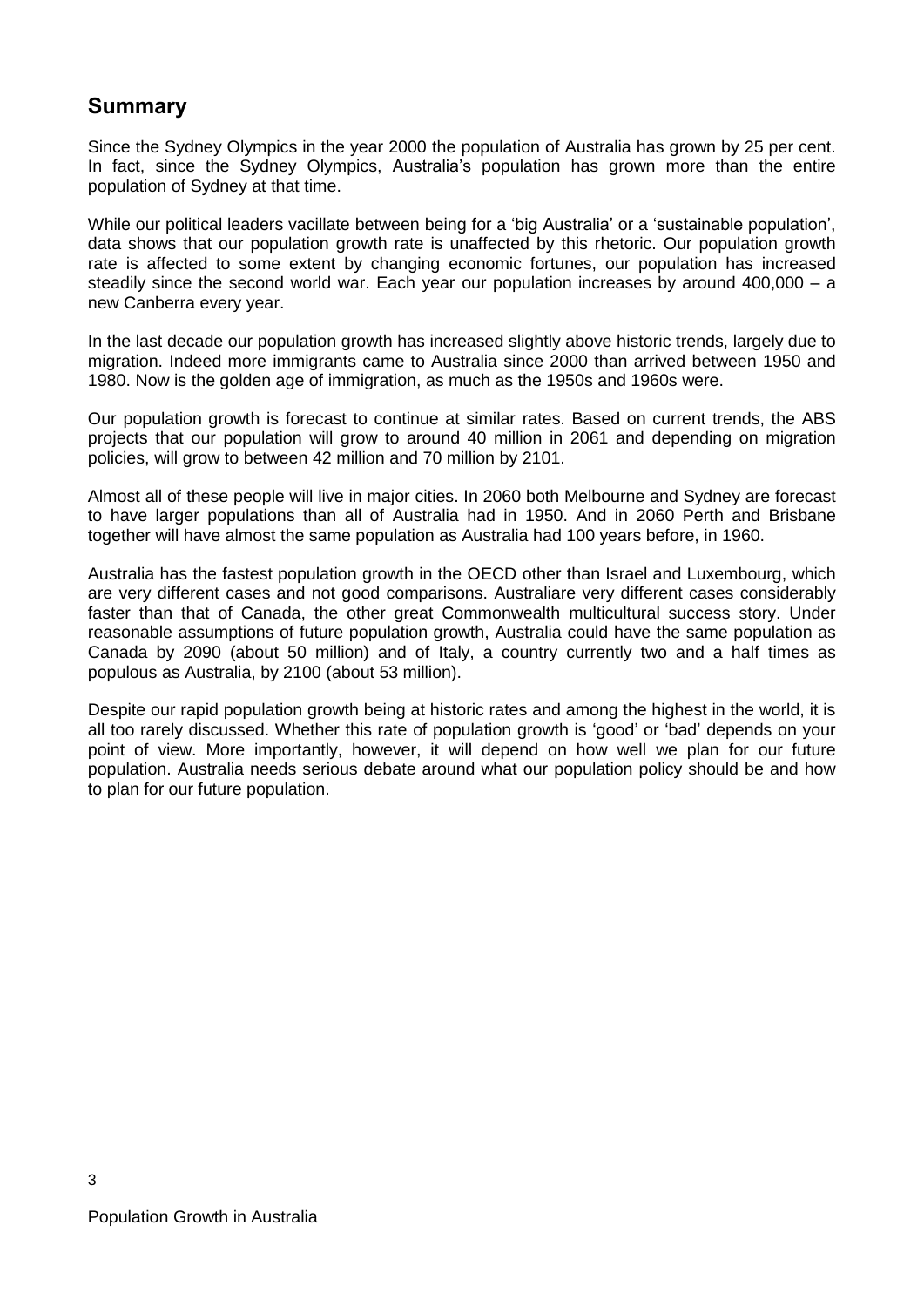## **Introduction**

Australia's population reached 23,700,000 on 5 January 2015, according to the Australian Bureau of Statistics (ABS) Population Clock. Since the Sydney Olympics in the year 2000, Australia's population has grown by more than the population of Sydney. In 2000 we had about 19 million people. Since then we added approximately 4.7 million, or about a quarter of our population at that time.<sup>1</sup>

Despite this large population increase, there is little public debate about population in Australia. This is surprising as rates of population growth have increased since about the year 2000 and when asked, around half of all Australians think population is growing too fast and think we should have a national debate about population growth. Only one-third of Australians do not think a conversation about population is necessary.<sup>2</sup>

There has been a low-level policy debate for many decades about the virtues or otherwise of high population growth. This debate occasionally flares into wider public view, such as when prime ministers and other decision makers declare themselves proponents, or not, of a 'Big Australia'.

For example, Prime Minister Kevin Rudd declared he was a proponent of a 'big Australia' in October 2009. Prime Minister Julia Gillard then contradicted Rudd in June 2010 when she said she was in favour of "sustainable growth", not a big Australia. Labor frontbencher Tony Burke was the Minister for Population, then the Minister for Sustainable Population, a title that disappeared after the 2010 election. Trade Minister Craig Emerson clearly leaned back towards a 'big Australia' in October 2011 when he called for a boost in immigration. There has been virtual silence on this issue since then. $3$ 

The recently released 2015 Intergenerational Report does discuss population, though mainly in terms of an ageing population. Surprisingly, the report itself notes, 'Australia's population, although ageing, is neither aged nor ageing as fast as some other countries'.<sup>4</sup> Indeed it has one of the youngest populations of all developed countries. 5

While attention focuses on the aging population, wider population policy that influences the future demographic profile of Australia is rarely discussed. Population policy rarely varies much beyond minor adjustments to migration to suit the currently prevailing economic climate. When times are good more immigrants come, when not so good, less come. The future is considered a minor concern compared to present circumstances.

Nevertheless, a big Australia, or at least a bigger one, will happen of its own accord. Population growth continues more or less unchanged regardless of which party is in power or whether we have a Minister for Population, a Minister for Sustainable Population, or no population minister at all. As shown in Figure 1 below, our population has grown steadily since the Rudd 'big Australia' statement, increasing by 1.8 million (or over 8 per cent) in six years.

The Australia Institute Survey February 2014. (n=1445)

<http://www.abc.net.au/news/2010-04-03/tony-burke-made-first-population-minister/390256>

<http://www.abc.net.au/lateline/content/2010/s2939400.htm>

4

<sup>1</sup> Sydney's population in June 2000 was 4.09 million and in June 2013 was estimated at 4.76 million. Source: Australian Bureau of Statistics, Population Statistics 3235.1 and 3218.0<br><sup>2</sup> The Augtralia Institute Sungy February 2014, (p-1445)

<sup>3</sup> <http://www.abc.net.au/news/2009-10-23/rudd-welcomes-big-australia/1113752>

http://www.theaustralian.com.au/archive/politics/julia-gillards-speech-to-the-lowy-institute-on-labors-new-asylum-seekerpolicy-for-australia/story-e6frgczf-1225888445622

http://www.theaustralian.com.au/national-affairs/immigration/big-australia-back-on-the-agenda/story-fn9hm1gu-1226154435021

<sup>4</sup> 2015 Intergenerational Report, p. 10.

<sup>5</sup> Australia's median age in 2010 was 36.8, whereas Canada's was 39.7, France 40.0, Germany 44.3, Italy 43.3, Japan 44.9, New Zealand 36.6, UK 39.8 and USA 37.1. 2015 Intergenerational Report, p 9.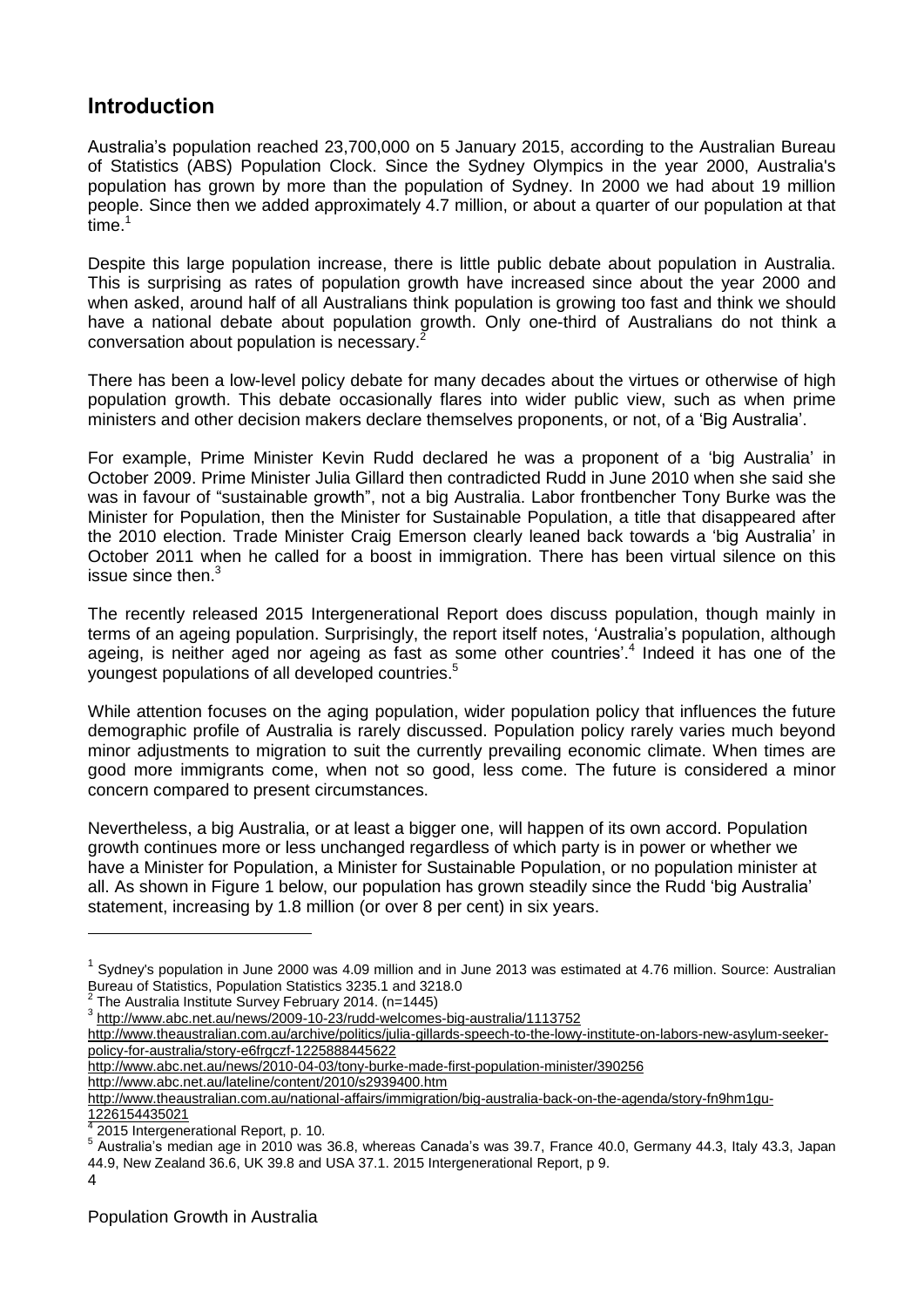#### **Figure 1: Population growth since the Rudd statement**



Data Sources: ABS 3105.0.65.001 and 3101.0 for 2012, 2013 and 2014.

Figure 1 shows that our population grows by about 400,000 per year, more than the population of Canberra, which was 357,220 at the 2011 census. Does Australia want another Canberra every year? How will Australia plan for another Canberra every year? At the moment we seem not to want to answer these questions. It seems we are content to let our post-war population growth go on without serious debate or planning.

## **Population – post WWII to the present**

Australia's population has grown steadily and consistently since the Second World War, as shown in Figure 2 below:

#### **Figure 2: Australia's population from 1945 to 2014**



Data Sources: 3105.0.65.001 Australian Historical Population Statistics, 2014 and 3101.0 for 2012, 2013 & 2014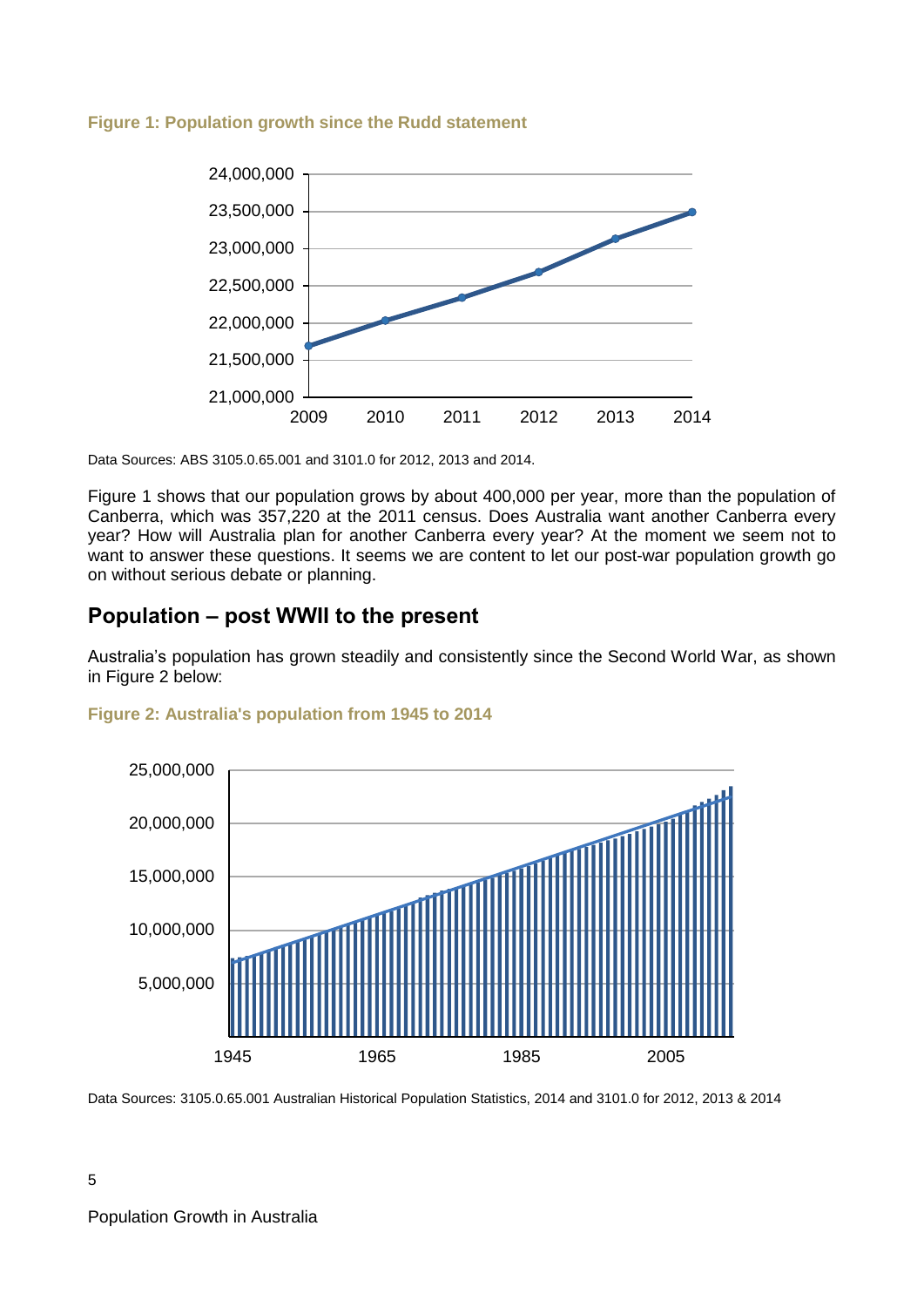While our population growth has been steady since the 1940s in absolute terms, Figure 2 shows that recent years have seen growth above trend. The population growth rate since 2006 has been higher than any time since 1990, as shown in Figure 3 below:





Data Sources: 3105.0.65.001 Australian Historical Population Statistics, 2014 and 3101.0 for 2012, 2013 & 2014

Although at high levels now, the population growth rate was even higher in the 1950s and 1960s. This rate is affected primarily by fertility rates and migration.

## **Causes and magnitude of population increase**

Population increase is caused by natural increase (the difference between births and deaths of the existing resident population) and net overseas migration (the difference between people immigrating and emigrating<sup>6</sup>). Currently there is on average one birth in Australia every one minute and 45 seconds, one death every three minutes and 32 seconds, and a net gain of one international migration every two minutes and 5 seconds, leading to an overall population increase of one person every one minute and 18 seconds.<sup>7</sup>

Although net overseas migration (NOM) varies more from year to year than natural increase does, it has consistently exceeded it since 2006. The increase in Australia's population growth rate, and therefore recent increases of population, is primarily due to increased NOM.

From the data in Figure 4 below, we see that around 60 per cent, or 2.74 million, of Australia's new residents since the year 2000 were migrants. Indeed more immigrants have come to Australia since 2000 than came between 1950 and 1980, a period when population increased by 2.57 million, as shown in Figure 5 below.

 $^6$  ABS defines a migrant as an international traveller who is in (or out) of Australia for 12 or more months over a 16-month period, other than diplomatic personnel and their families. Explanatory Note of ABS Australian Demographic Statistics, June 2014

<sup>7</sup> ABS Population Clock, 4 March 2014.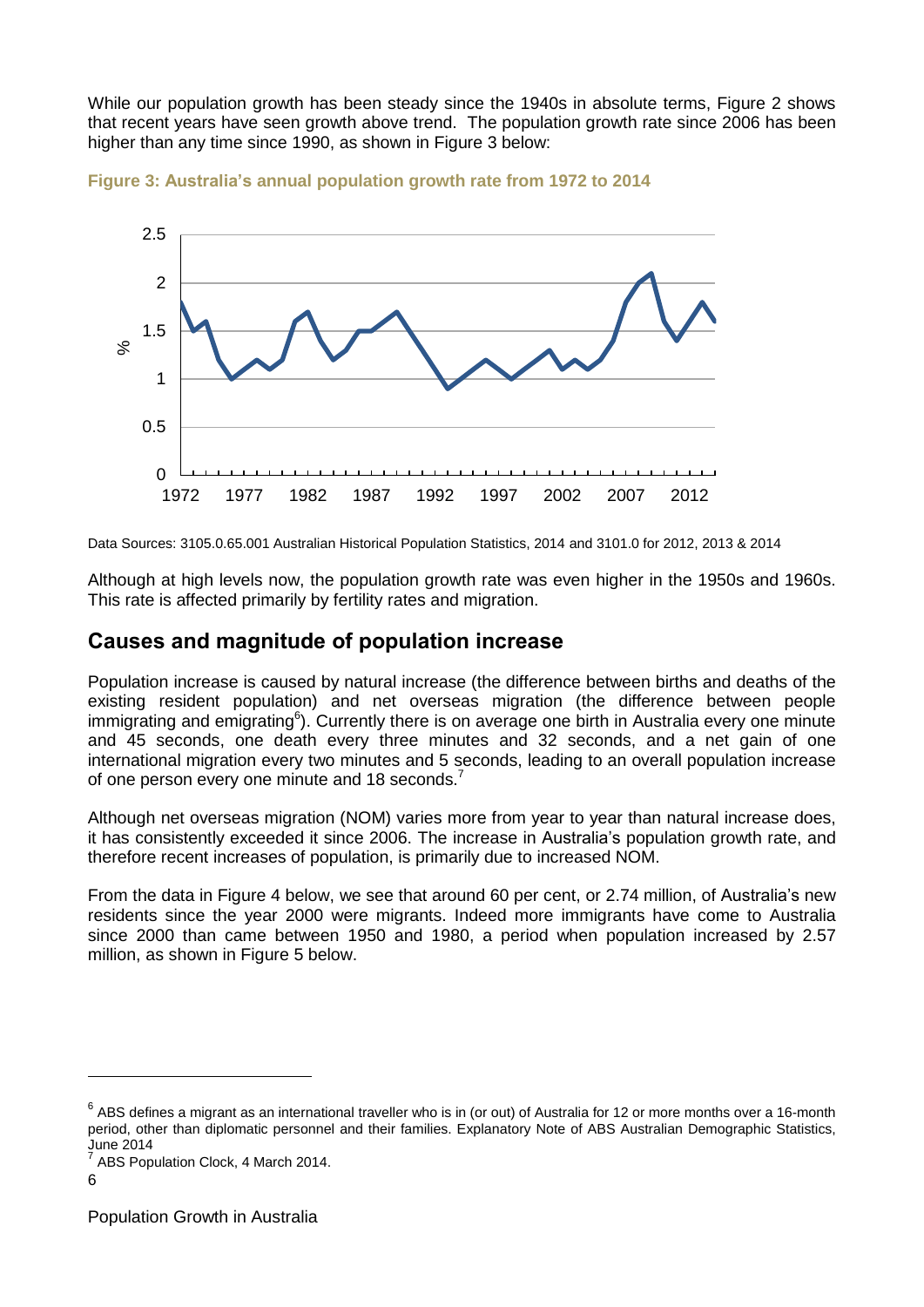

#### **Figure 4: Net Overseas Migration, natural increase and population growth rate, 2000 to 2014**

Data Sources: 3105.0.65.001 Australian Historical Population Statistics, 2014 and 3101.0 for 2012,2013 & 2014



**Figure 5: Net overseas migration by decade**

Data Sources: UN Population Division (POP/DB/WPP/Rev.2012/MIGR/F02) and ABS Australian Demographic Statistics 3101.0.

The NOM rate was higher between 2005 and 2010 than any five-year period since WWII, other than during the key period of immigration between 1965 and 1970. The rate for the current period, between 2010 and 2015, is likely to be almost as high. Nearly two-fifths (38 per cent) of all post-1950 immigrants have arrived since the year 2000 (Table 1). The current era is a golden age of immigration, as much as the 1950s and 1960s were.

#### 7

Population Growth in Australia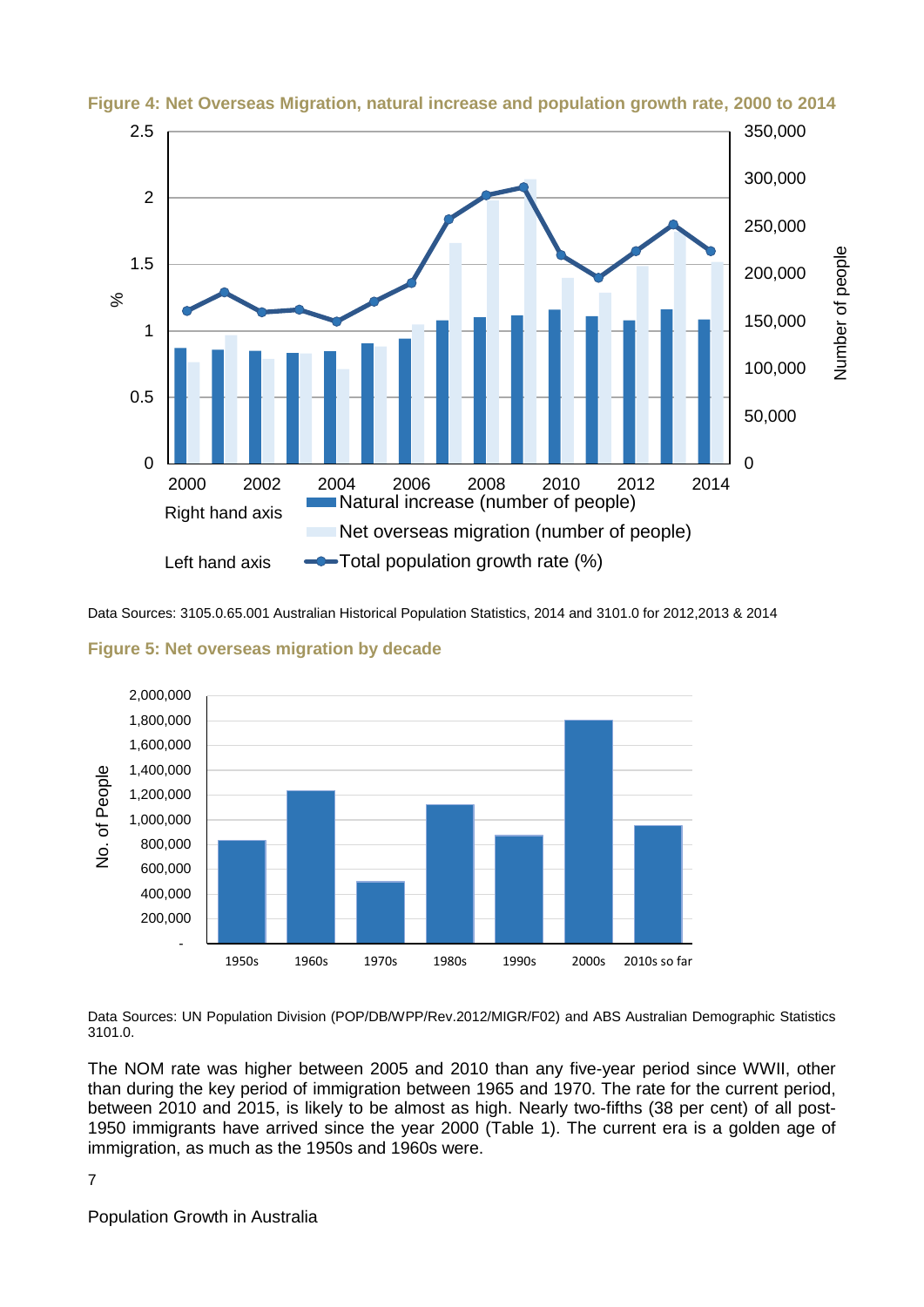|  | Table 1: Percentage of immigrants who have arrived in each decade since 1950 |  |  |  |
|--|------------------------------------------------------------------------------|--|--|--|
|  |                                                                              |  |  |  |

|          | 1950's | 1960's | 1970's | 1980's | 1990's | 2000's | 2010's so<br>far |
|----------|--------|--------|--------|--------|--------|--------|------------------|
| % of NOM |        | 17     |        | 15     | 12     | 25     | 13               |

Data sources: as above

The migration rate largely reflects the strength of the economy, particularly the unemployment rate. When unemployment is low, NOM tends to increase, and when unemployment is high NOM decreases. Figure 6 shows that in periods of high unemployment, such as in the 1970s, 1980s and 1990s, NOM tends to be lower. It is important to note however, that while periods of low (or high) unemployment are temporary, high NOM leads to a permanently higher population.





Data Sources: ABS 3105.0.65.001 Australian Historical Population Statistics, 2014, Table 1.8 and RBA Occasional Paper No. 8 Table 4.15 to 1997 and RBA H5 Labour Force from 1997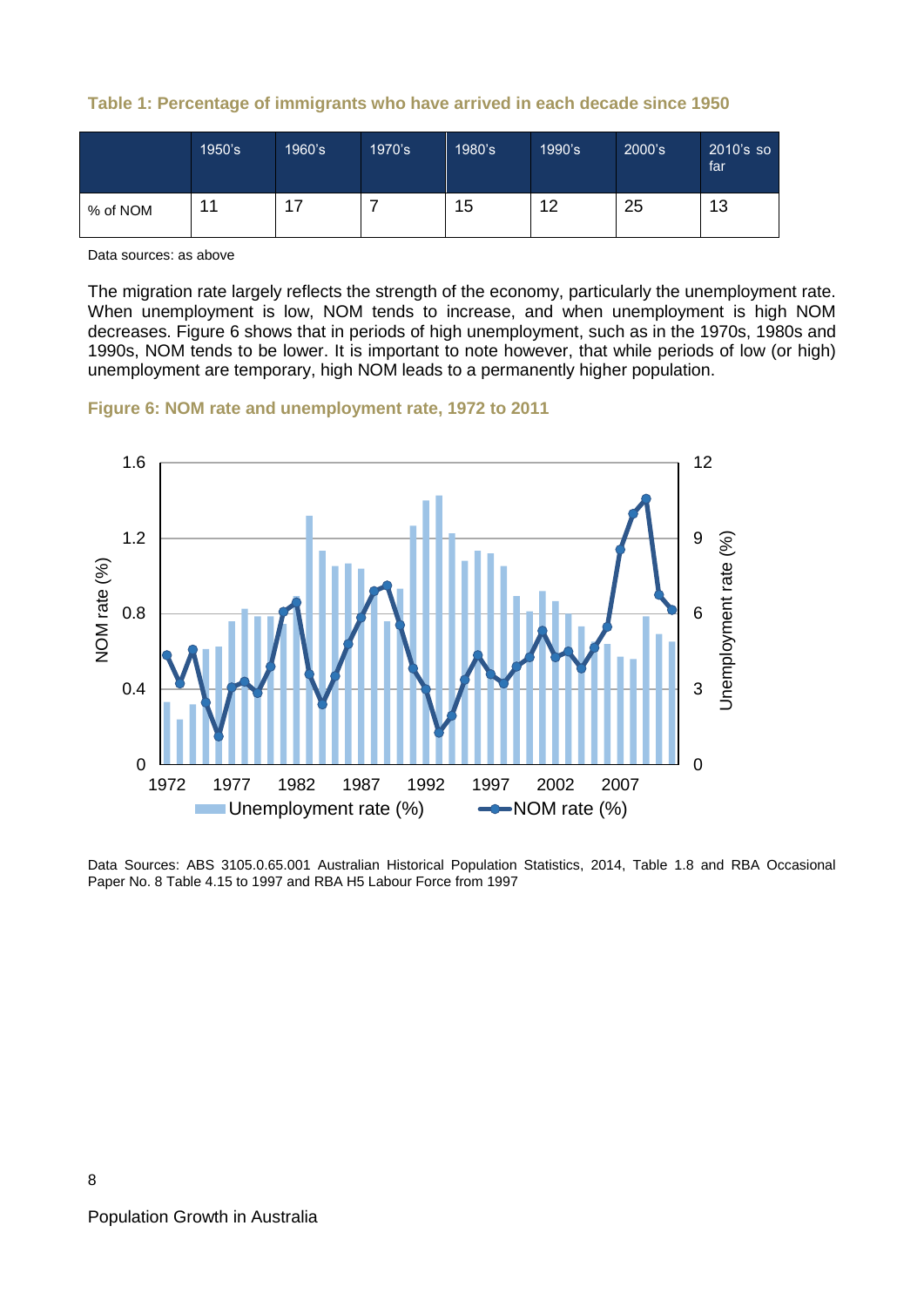## **Future National Population Projections**

While Australia's population growth rate since WWII has been steady, varying slightly with economic circumstances, the ABS produces population projections for Australia based on three scenarios. Interestingly, all scenarios project increases in population, as opposed to stabilisation or contraction, which were not considered realistic on current trends.

The assumptions behind the ABS's forecast scenarios are total fertility rate (TFR), life expectancy and NOM. Scenarios are called series A, B and C, with relevant assumptions listed in Table 2 below:

**Table 2: Assumptions in TFR, NOM and life expectancy at birth used in the ABS population projections**

|          | <b>Total fertility rate</b> | <b>Net</b><br>overseas<br>migration (persons) | Life expectancy at birth in 2061 |                |  |
|----------|-----------------------------|-----------------------------------------------|----------------------------------|----------------|--|
|          | (babies<br>per<br>woman)    |                                               | <b>Males</b>                     | <b>Females</b> |  |
| Series A | 2                           | 280,000                                       | 92.1                             | 93.6           |  |
| Series B | 1.8                         | 240,000                                       | 85.2                             | 88.3           |  |
| Series C | 1.6                         | 200,000                                       | 85.2                             | 88.3           |  |

For reference, the TFR in 2013 was 1.882.<sup>8</sup> Life expectancy at birth in 2013 was 80.1 for a male and 84.3 for a female.<sup>9</sup> The average NOM from 2008 to 2013 (the latest full year figure) is 235,45 7 per year.<sup>10</sup>

The population scenarios for these projections, shown in Figure 7, indicate that under a scenario of high population growth (Series A) our population would exceed 43 million people before 2061 and reach just over 70 million by the year 2101. The key drivers of this growth would be high fertility, high NOM – though not as high as in 2008 – and high life expectancy. In contrast, the slowest growth rate scenario, Series C, shows our population would be less than 43 million people in 2101.

<sup>8</sup> Australian Bureau of Statistics, Births Australia 2013, 3301.0

<sup>&</sup>lt;sup>9</sup> Australian Bureau of Statistics, Deaths Australia 2013, 3302.0

<sup>10</sup> Australian Bureau of Statistics, Australian Demographic Statistics 3101.0

<sup>9</sup>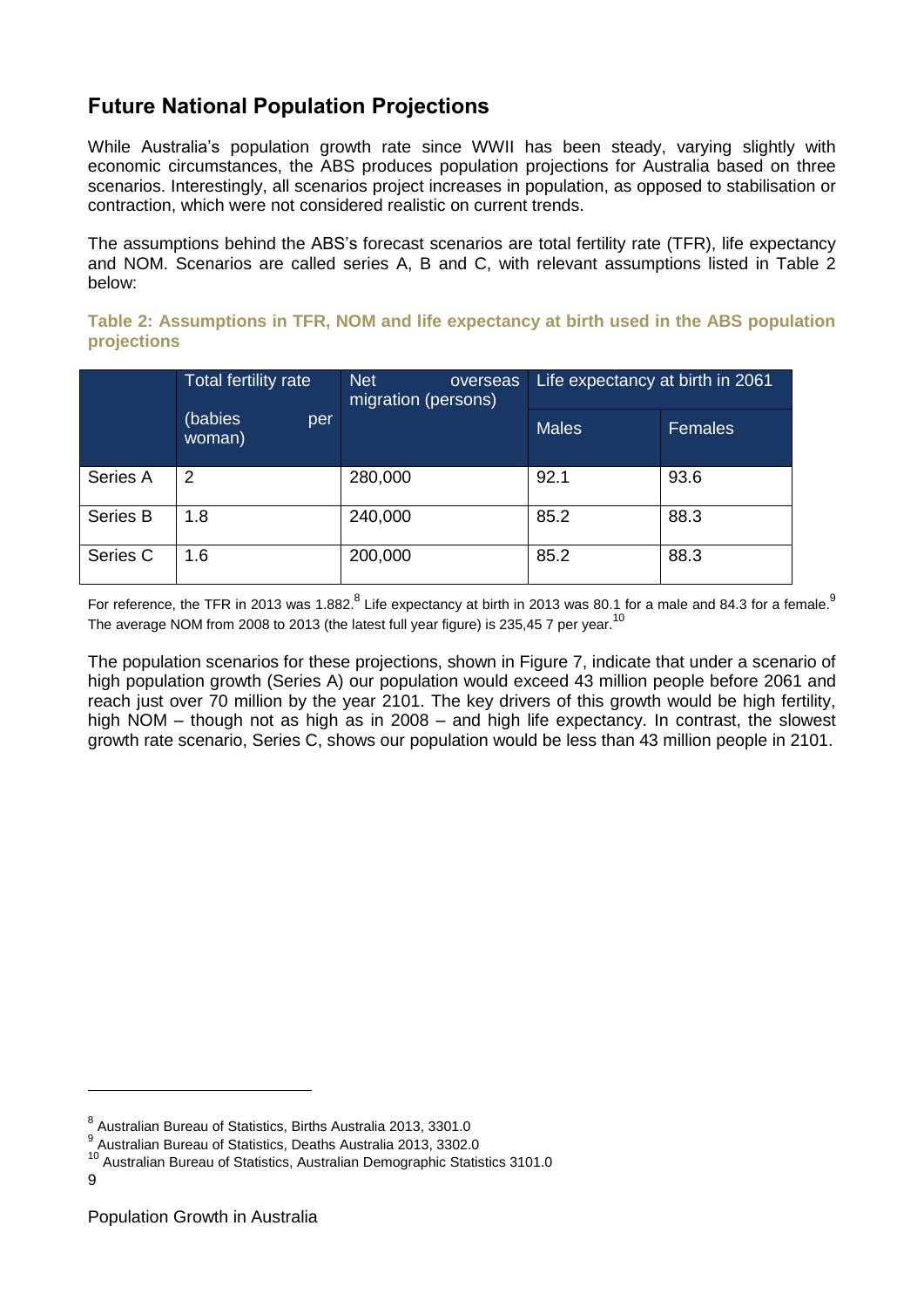#### **Figure 7: ABS Australia population projections**



Figure 13. Projected population in Australia under three population growth rate scenarios. Data source: ABS Population Projections 3222.0

In Figure 7, Series B most closely reflects current trends in fertility rate, NOM and life expectancy. Under these assumptions, the ABS projects a population of over 41 million by the year 2061 and over 53 million by the year 2101.

The 2015 Intergenerational Report uses a different projection. It assumes fertility will remain at the 2013 rate of 1.9 births per woman, therefore higher than Series B, that life expectancy in 2050 will be 87.5 for males and 90.1 for females – between Series A (89.4/91.5) and Series B (84.4/87.7) – and that NOM will be 215,000 per year, lower than Series B<sup>11</sup>. However, the population in 40 years (the period the Intergenerational Report examines) would be very similar to Series B (Intergenerational Report =  $39.7$  million, Series B =  $39.4$  million).

It is likely that Australia is going to have a population of somewhere in the range of 42 to 70 million by the end of the century, unless apocalyptic events intervene or a policy of zero net overseas migration is implemented. Various ABS projections show that changes to life expectancy and fertility do not make a large difference to these projections.<sup>12</sup> The factor that most affects population projections is net overseas migration. The choice Australia therefore faces is:

- 1. Cease being an immigrant nation, or;
- 2. Plan for a larger population and devote sufficient resources to prepare for the environmental, social and economic impacts of a larger population.

<sup>&</sup>lt;sup>11</sup> 2015 Intergenerational Report, March 2015, Commonwealth of Australia. However, whereas ABS and previous Intergenerational Reports have used the 'period life expectancy' method, the 2015 Intergenerational Report switches to the 'cohort life expectancy' method. This assumes that advances in medicine and technology are likely to continually improve a person's life expectancy during his or her life. This assumption results in a far higher life expectancy in 2055 (95.1 for males and 96.6 for females). The figures in the text are all using the 'period life expectancy' method.

<sup>10</sup> It is assumed that Australia will not become a high fertility country, even if there are high levels of NOM. If there were high fertility, the population at the end of the century would be about 70 million. (This is Series A). If the higher life expectancy (due to using the 'cohort life expectancy' method) of the 2015 Intergenerational Report comes to be, the population at the end of the century would also be about 70 million (maintaining the 1.3 per cent per annum growth rate assumption of the 2015 Intergenerational Report).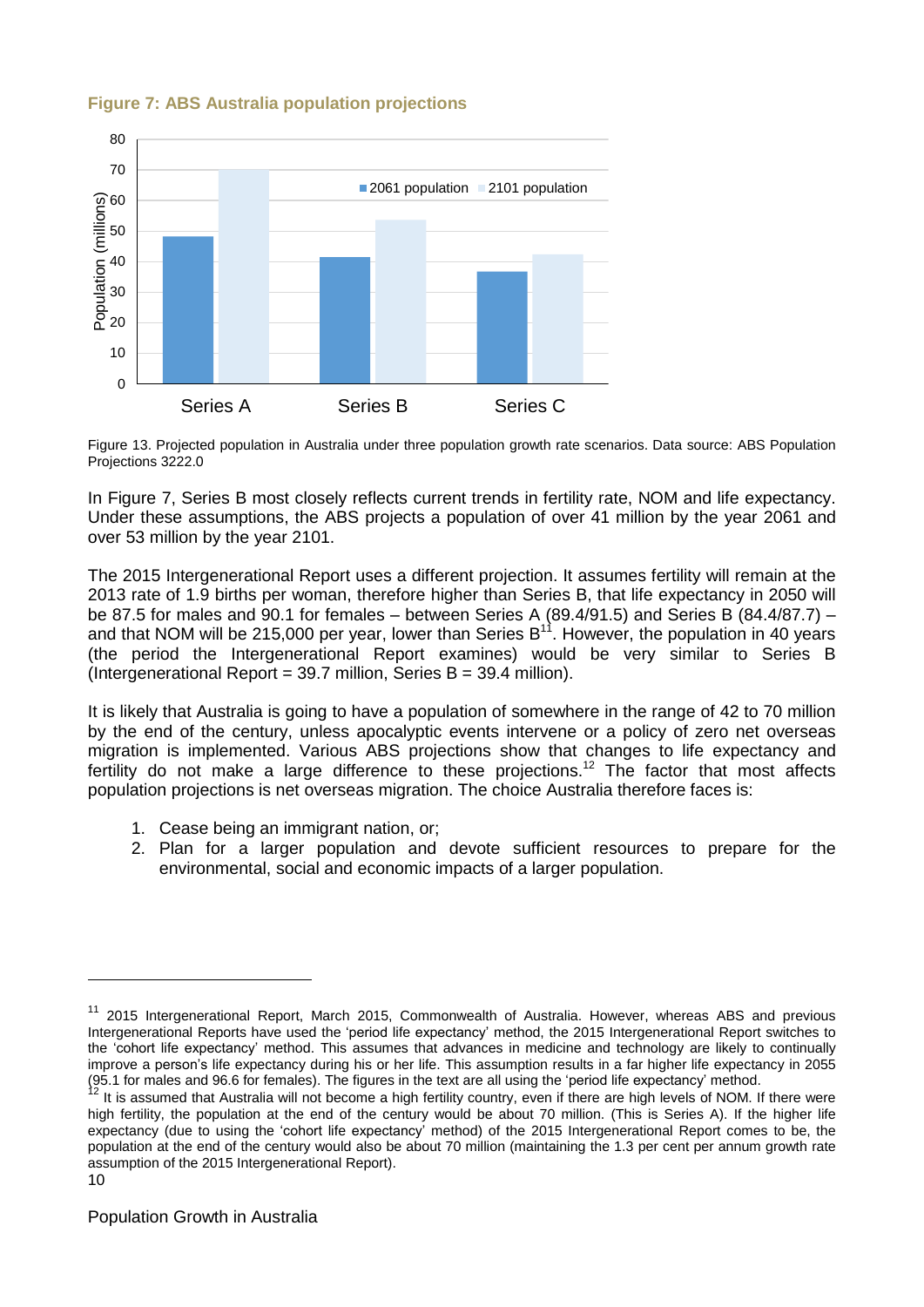It is hard to imagine that a government would entirely stop net overseas immigration, so it seems we may have to learn to live with a larger population and plan accordingly. In order to start planning we need to consider where all these people will live.

## **The geography of population growth**

Population growth is consistently highest in the major capital cities. Although there are periods when certain regional areas have a high rate of growth, for example during mining booms, growth has overwhelmingly centered on the major cities, as shown in Figure 8 below.<sup>13</sup>

**Figure 8: Areas of more than 20,000 population growth, 2003 to 2013**



Data Sources: 3218.0 Regional Population Growth, Australia, Table 1. Estimated Resident Population, Significant Urban Areas, Australia

Figure 8 shows that in the period from 2003 to 2013 Melbourne experienced the greatest population growth, followed by Sydney, Perth and Brisbane. Hobart was the only capital city to gain less than 20,000 new residents in that period, though it still grew by 16,477. Adelaide gained fewer people than the Gold Coast-Tweed Heads area.

The high growth in peri-urban regions and neighbouring metropolitan areas are contributing to the growth of the greater metropolitan areas of our major capital cities. Examples are Ellenbrook near Perth, the Sunshine and Gold Coasts near Brisbane, the Central Coast and Wollongong near Sydney and Melton near Melbourne.

 $\overline{a}$ 

<sup>11</sup> <sup>13</sup> For example Karatha increased its population by more than 50 per cent between 2003 and 2013. However, it is not just regional areas that have such high rates of increase, Melton, on the outskirts of Melbourne, also had more than a 50 per cent population increase during that period, with 19,185 new residents.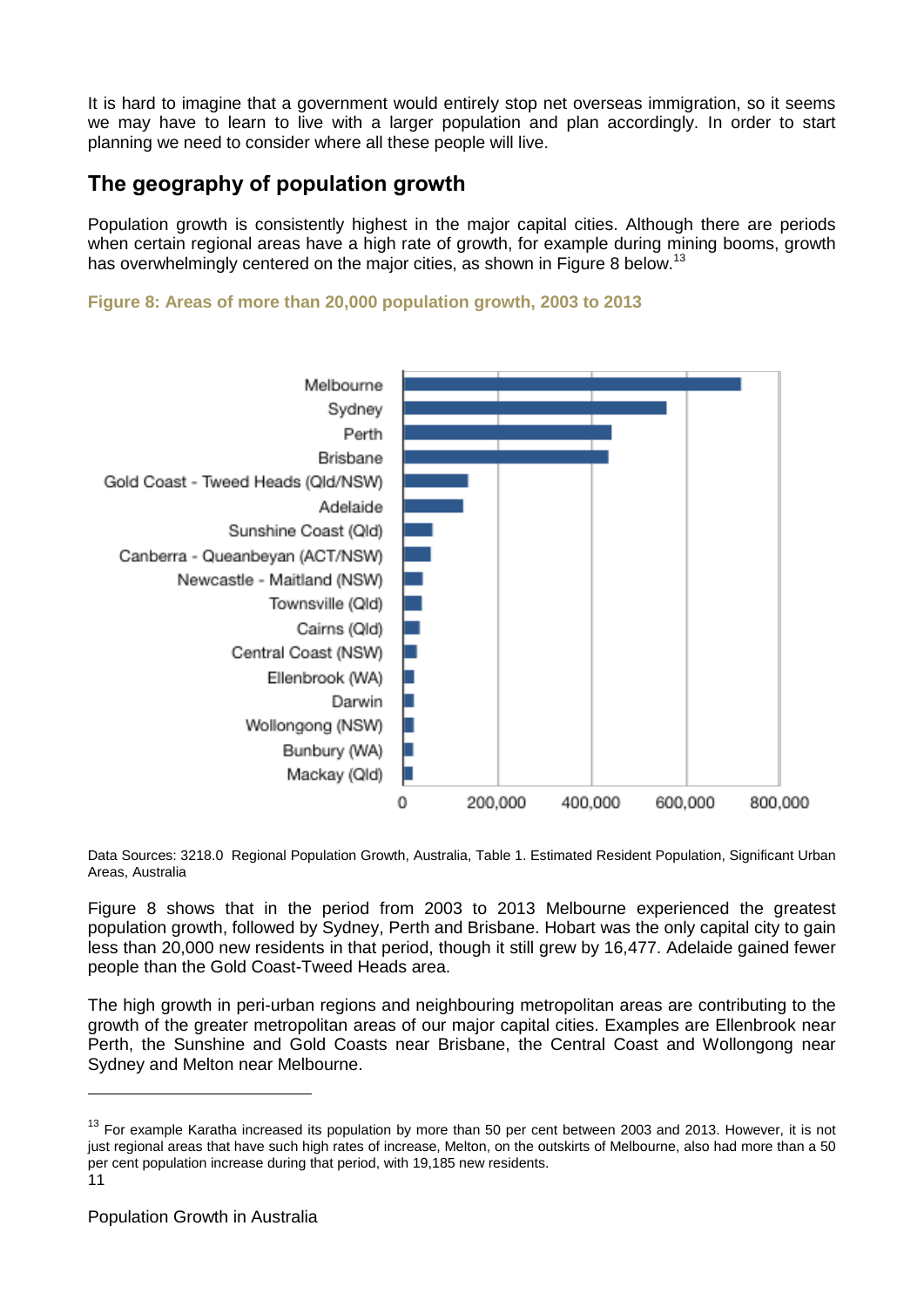## **Projections of population in Australia's cities**

ABS Series B population projections, which include internal migration trends, suggest that in 2061 Australia's four biggest cities would each have a larger population than Sydney currently has, as shown in Figure 9 below:



#### **Figure 9: Projected population of Australia's largest cities (Series B)**

Figure 16. Population projected to 2061 for Australia's largest cities according to Series B. Data sources: ABS Population Projections 3222.0 and ABS Regional Population Growth, Australia, 2012-13, 3218.0

Figure 9 shows that under the ABS's central forecasts, Melbourne's population would exceed Sydney's before the year 2061 with a population of 8.6 million compared to Sydney's 8.5 million. Brisbane's population<sup>14</sup> would overtake Sydney's 2013 population by the year 2061. The smallest of the cities, Perth, would have an increase in population almost as great as Sydney's, an increase of more than 3.5 million over that period.

Brisbane would double its population in less than 50 years, Perth almost triple its population. Both Melbourne and Sydney would each have larger populations than all of Australia had in 1950, at the start of the post-WWII migration boom. And Perth and Brisbane together would have almost the same population as Australia had 100 years before, in 1961.

Under current trends, in 2061 NSW would have a larger population than all of Australia had in 1965, less than a century earlier, as shown in Figure 10 below:

<sup>&</sup>lt;sup>14</sup> Brisbane excludes the Gold Coast and Sunshine Coast, which would together with Brisbane form a contiguous metropolis.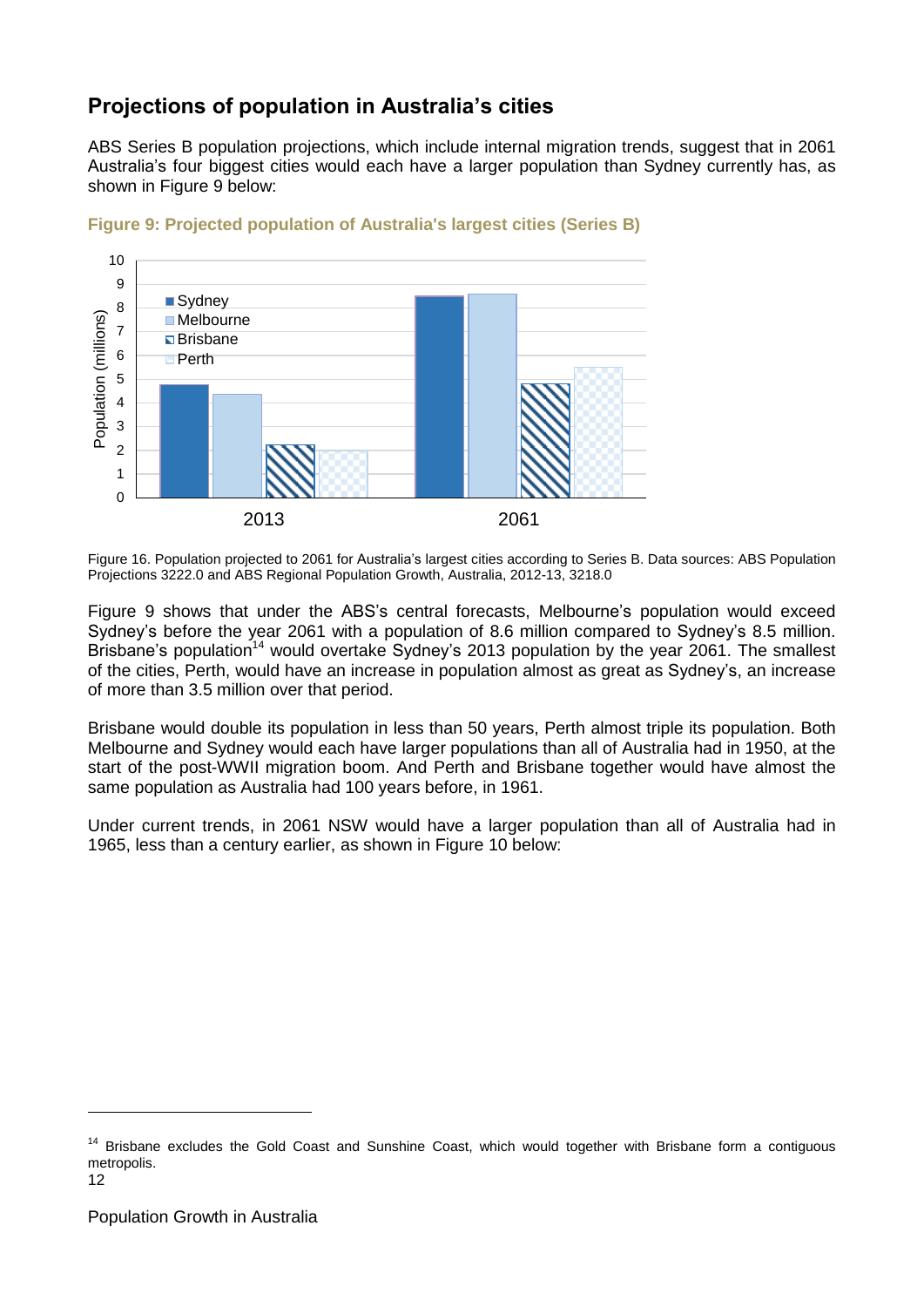#### **Figure 10: Population projected under current trends to 2061 for Australia's largest states, compared to national population in 1950, 1960 and 1965**



Data sources: ABS Population Projections 3222.0 and ABS Historical Population Statistics 2014, 3105.065.001

Figure 10 shows that under the ABS central forecast, in 2061 Victoria would have the same population as all of Australia had in 1960. In 2061 Queensland would have a larger population than all of Australia had in 1950. It is important to note that these are not the projections of the high growth scenario (Series A), but of the one that most closely matches current trends (Series B).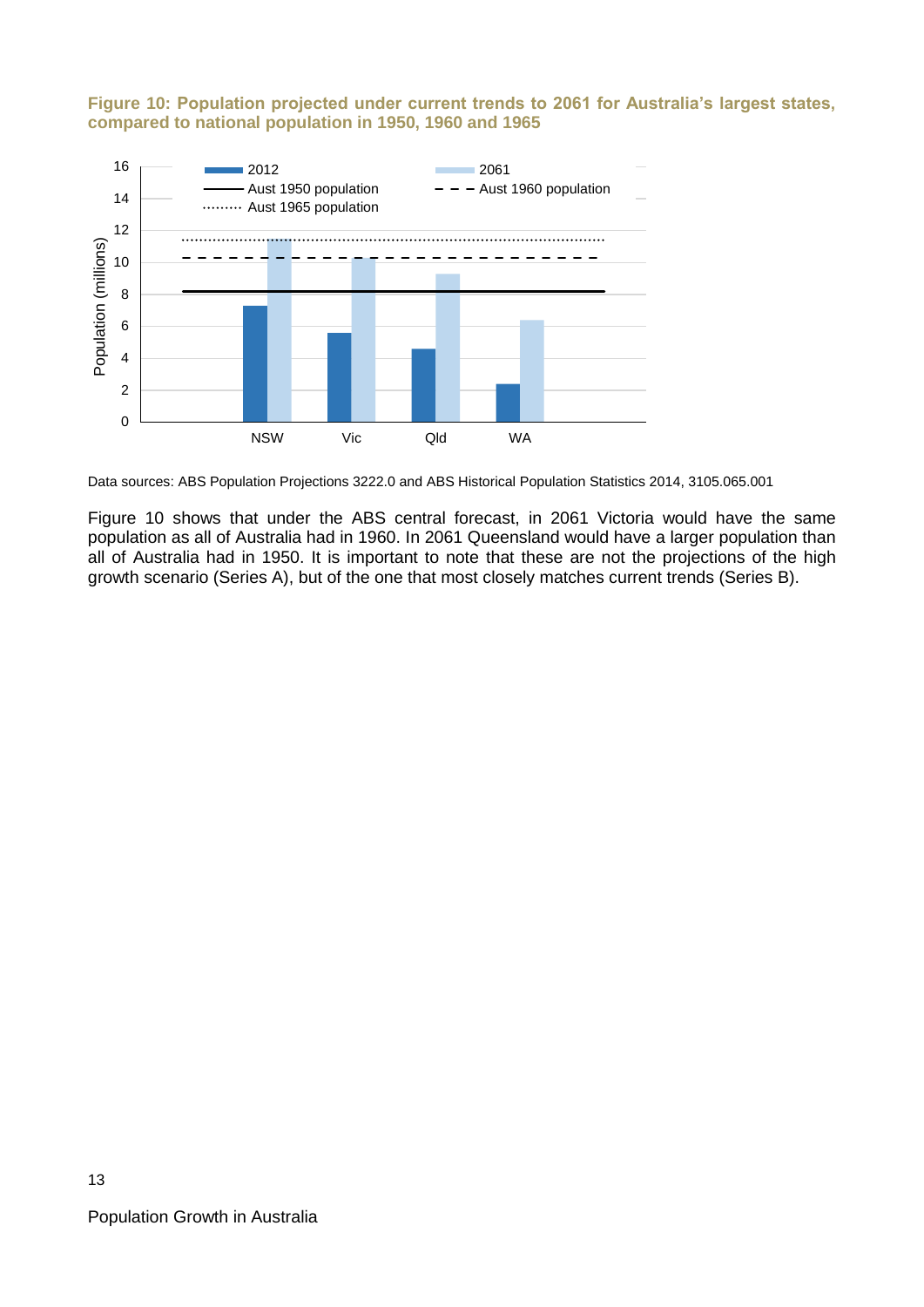## **International comparisons**

Australia has one of the highest population growth rates in the OECD, shown in Figure 11 below:

**Figure 11: OECD population growth rates, average between 2005 and 2013 (% per annum)**



Data Source: OECD StatExtracts – population (\* data from 2013 not available)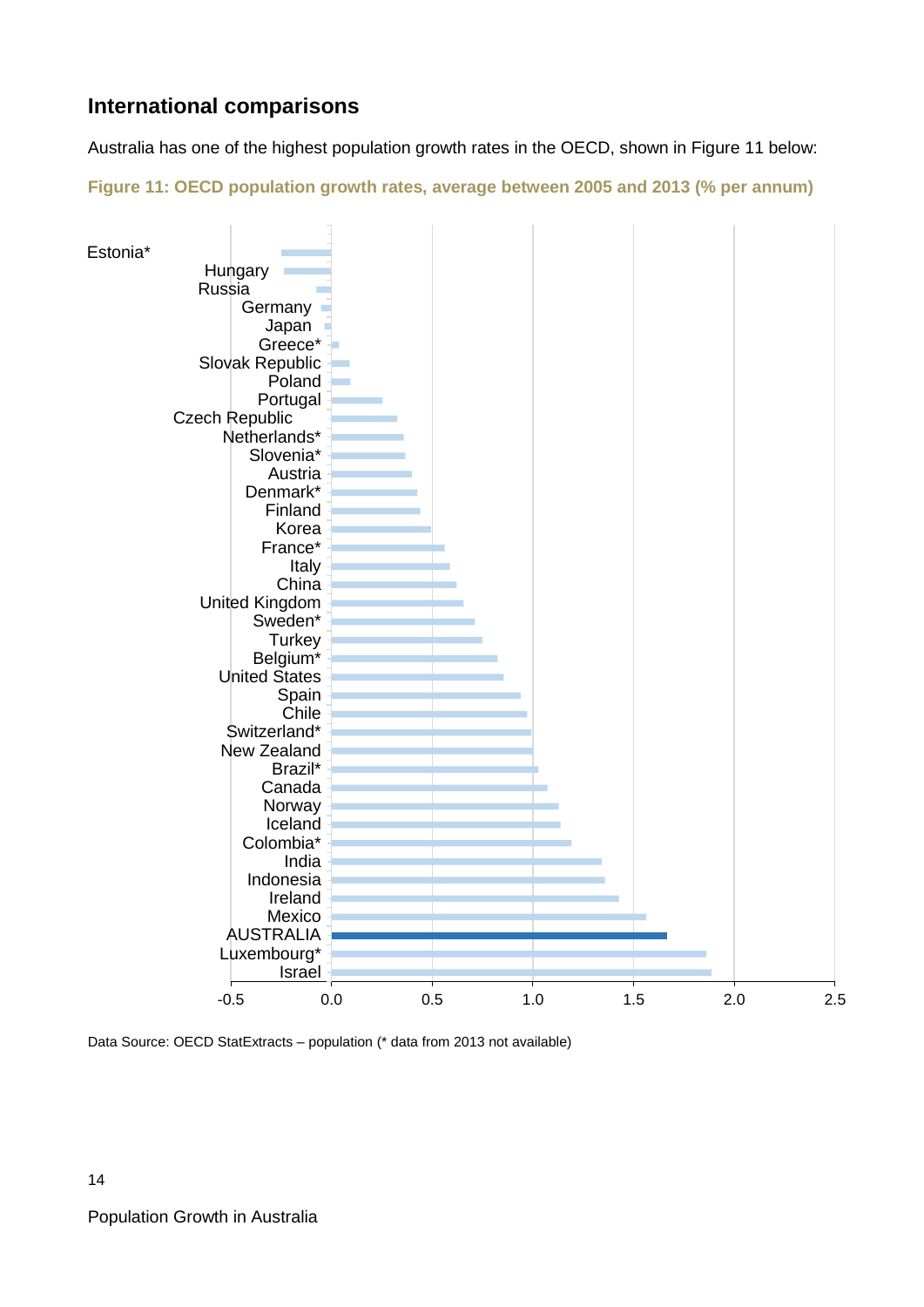While Israel and Luxembourg had higher growth rates than Australia, comparison with either country is difficult due to their special circumstances  $-$  Israel has the right of return for Jews<sup>15</sup> and Luxembourg is a tiny country.

The country most like Australia is Canada. Both are affluent English-speaking Commonwealth countries that have created harmonious multicultural societies through immigration. Both are geographically large, with major parts of the country suitable only for sparse populations, and both have significant resource industries, though both are primarily modern service economies. As shown in Figure 11, Canada's population growth has been slower than Australia's. The two countries are compared further below.

#### **Australia and Canada**

Canada's population growth between 2005 and 2013 averaged 1.07 per cent, compared to Australia's 1.67 per cent. Comparing Australia and Canada's population over time, we see that until the early 1990s there was a reasonably close match, except for a short period during the late 1960s, as shown in Figure 12 below.





Data Source: UN Population Division.

Since the early 1990s the trends have diverged, with Australia's growth rate outpacing Canada's. Part of this divergence is due to the rate of net overseas migration since the early 2000s. But migration is not the only factor in Australia's higher population growth rate. The rate of natural population growth has also differed. Canada once had a higher fertility rate than Australia but now has a lower one. Australia has a higher fertility rate (1.89 births per woman in 2010) than the OECD average (1.74 in 2010). Canada's was 1.67 in 2009. These comparisons between Australia and Canada are shown in Figures 13 and 14 below

<sup>&</sup>lt;sup>15</sup> The negative population growth in former communist countries such as Estonia. Hungary and Russia can at least partially be explained by immigration to Israel by Jews after the fall of the Berlin Wall and the collapse in communism. This also therefore accounts for some of Israel's rapid growth.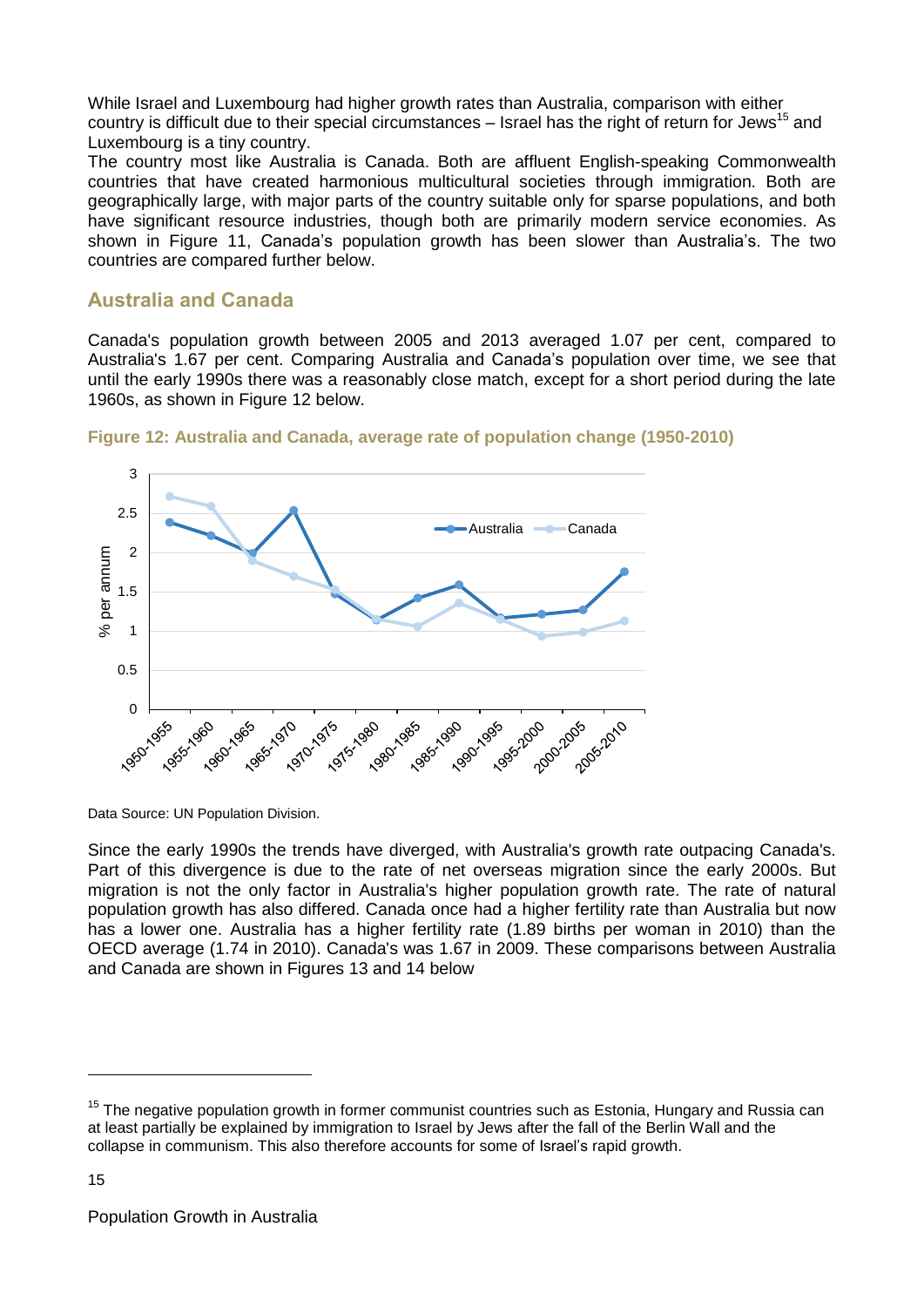

**Figure 13: Australia and Canada - average net overseas migration rate**

**Figure 14: Australia and Canada - average rate of natural increase**



Data Sources: UN Population Division.

The probable reason for the slowdown in NOM in Canada, compared to Australia, is the divergence in the unemployment rate since the early 2000s. While the rates were similar at the beginning of the millennium, Canada's has consistently exceeded Australia's since then, as shown in Figure 15 below:

16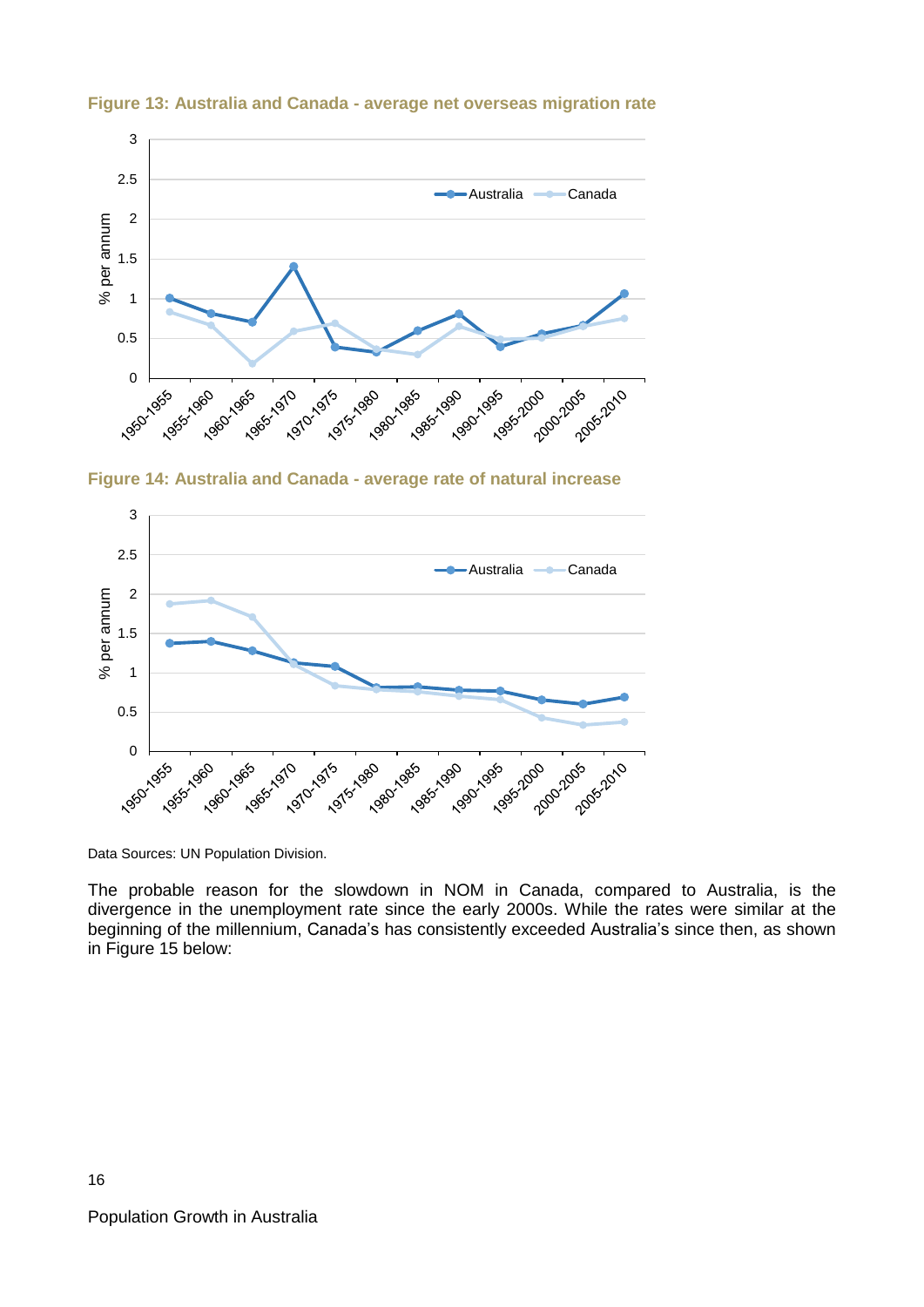

#### **Figure 15: Australia and Canada - unemployment rate**



The higher rate of natural increase in Australia than Canada since the 1980s may itself be due to higher rates of immigration during much of the period since then, as recent immigrants tend to have more children than the existing population.

Again it is important to note that while unemployment may be temporary, population increase is not. Both the positives and negatives of a greater population may endure far longer than the impact of downturns in employment, especially if governments fail to implement measures to address rapid population growth.

## **Future International Population Trends**

The United Nations Population Division runs population projections of member countries. It also has three projection scenarios: high, medium and low variants. These scenarios are developed from estimates based on the trends from 1950 to 2010 in that country.

The scenarios do not necessarily accord with official estimates of those countries, such as the ABS projections in the case of Australia. Because they are based on long term trends the UN projections are likely to be less accurate for Australia than the ABS scenarios, which reflect recent shifts in trend. For countries where trends have remained fairly consistent they are likely to be reasonably accurate.

Again it is interesting to compare Australia and Canada. Statistics on Canada's medium growth projections are somewhat higher than the UN projections (about 50 million in 2060<sup>16</sup>, as compared to 47 million), whereas in series B Australia's population would be about 41 million in 2060, as compared to 36 million in the UN projections. Therefore there is a greater variation between official national projections and the UN figures in Australia's case. While series B is not identical to any of the scenarios the UN uses for Australia, it is closer to the high variant than the medium variant.

Note that the ABS Series B forecasts are higher than the UN forecasts. Under these assumptions (Series B for Australia and UN medium variant for Canada) Australia's population would match Canada's in 2090, both about 50.5 million (see Fig. 18),

<sup>17</sup>  $16$  Statistics Canada, Table 052-0005. These projections are only for 50 years, to 2063.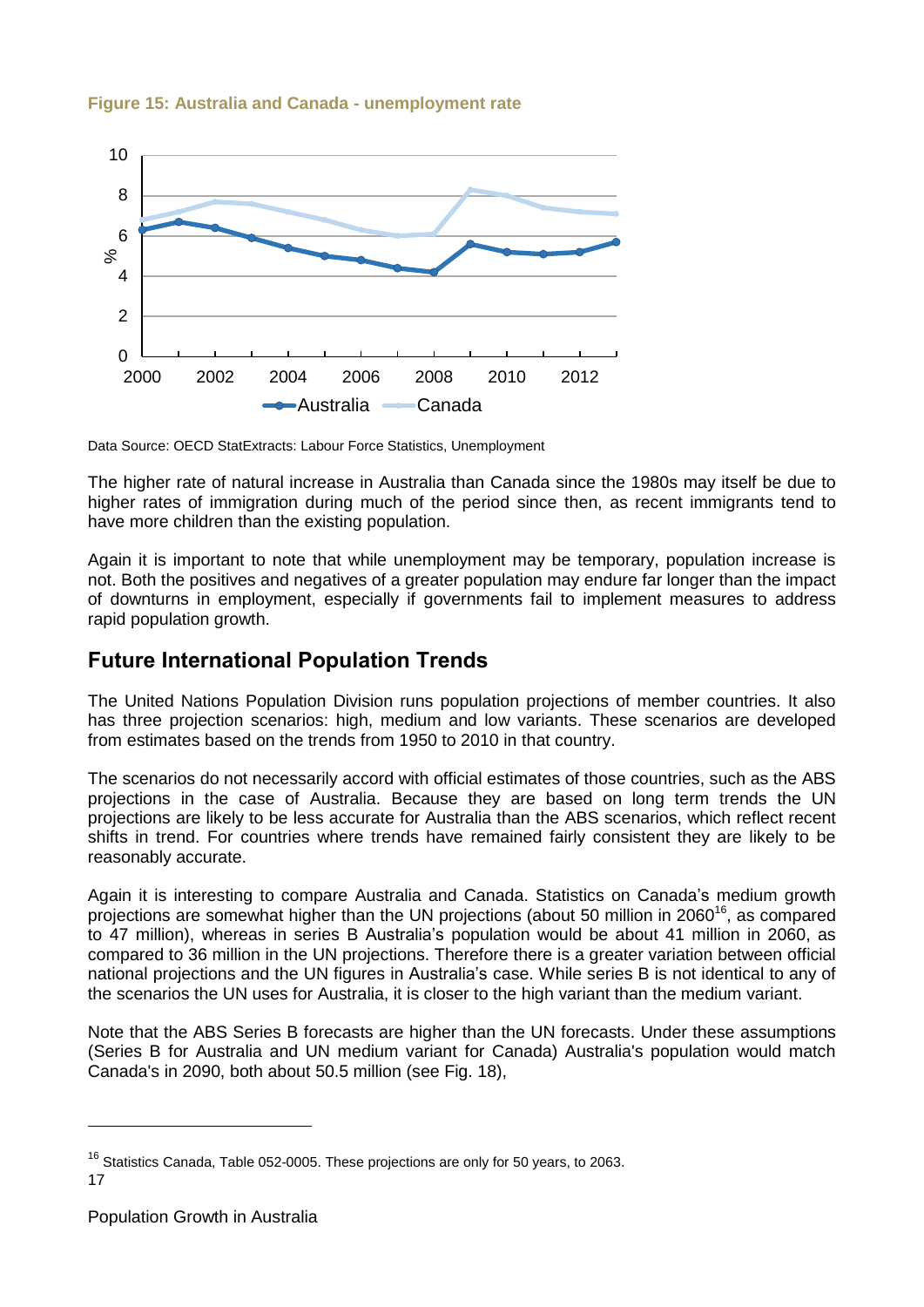

#### **Figure 16: Australia and Canada - ABS series B and UN medium forecasts**

Data sources: ABS Population Projections 3222.0 and UN Population Division, World Population Prospects: The 2012 Revision

Of course these comparisons are based on two different sets of projections and they are by their nature speculative and subject to change. However, they accord to the best estimates by current trends. Australia may not have a larger population than Canada in 2100, however Australians are largely unaware that such changes in their population are possible.

## **Conclusion**

Does the current high rate of population growth in Australia matter? Does it matter if we become as big as Italy in 85 years' time? Or if Victoria in 2061 has the same population as all of Australia had only a century earlier in 1961?

The degree to which population growth matters depends on how well it is planned for and indeed can be planned for. The current lack of policy debate suggests that what planning is occurring is not subject to much public scrutiny.

If we do decide to have a population debate, it will hinge on some key points. On some of these points there is near consensus, on others no agreement. Other than on the extreme political right there is a broad consensus that cultural diversity has been and continues to be good for Australia. Most people agree that Australia has global humanitarian responsibilities to people in extremely unfortunate circumstances such as refugees. The quotas and the manner of carrying out this responsibility may be a point of argument, but not the principle itself.

Some facts are indisputable. Total fertility rate has dropped over the last decades, though it is still relatively high by developed countries' standards. The population is ageing – though less rapidly than in most wealthy countries – and this has economic and social consequences. There is little governments can do about this trend; it must simply be planned for. Immigration does not alleviate this trend in the long term because immigrants get old too. And policies such as baby bonuses result in mere blips in this trend.

18

Population Growth in Australia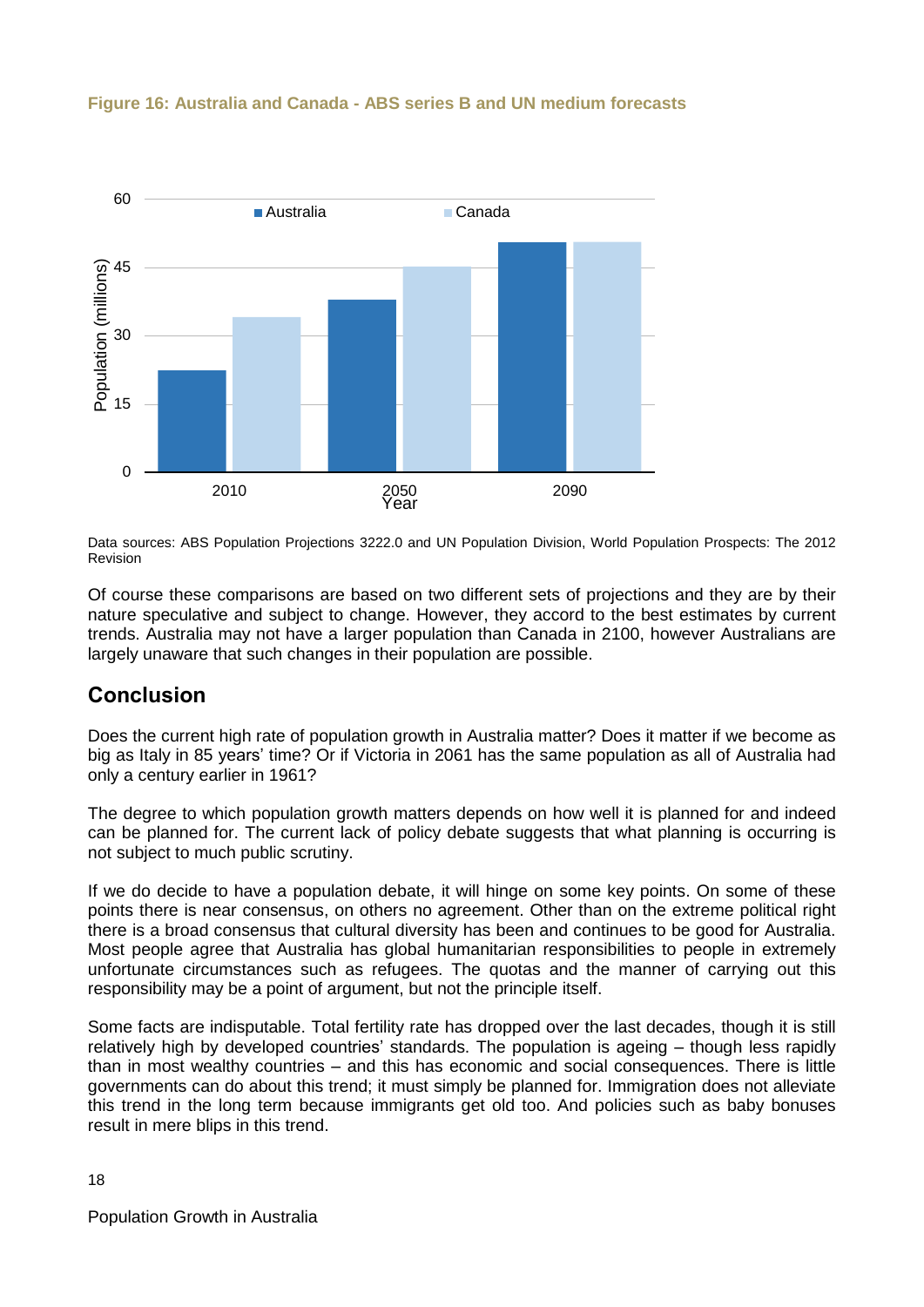Most population growth will occur in our major cities. This too has consequences because it places strain on existing infrastructure. Traffic congestion, lack of public transport, diminished access to open space and more limited availability of government services are all legitimate concerns of citizens, as confirmed in opinion polls. Some of these can be planned for, such as by urban density design and expansion of public transport systems, but such changes can only be implemented slowly and/or are costly. There is public concern that the planning response is too slow and not well enough funded to cope with the pace of growth.

No one really doubts that rapid population growth has some economic benefits. But are the benefits as widespread as proponents insist they are? Does population growth fund itself or indeed bring net economic benefits? Or does it become increasingly difficult to build the infrastructure needed to accommodate extra people? There is little agreement on these points.

Likewise no one seriously disagrees that rapid population growth has environmental impacts. But are these impacts largely urban and can they be managed? Can Australia become more environmentally sustainable while simultaneously growing? Some proponents of a larger population argue that Australia's most severe environmental impacts arise from our export industries such as mining and agriculture, and that these industries are not linked to population size. However, they never argue that our per capita GDP should diminish or that our balance of trade should worsen, hence they also seem to assume a growth in these environmentally damaging export sectors.

These are all matters for public debate on which citizens have a right to an informed say. And yet they are all too rarely discussed.